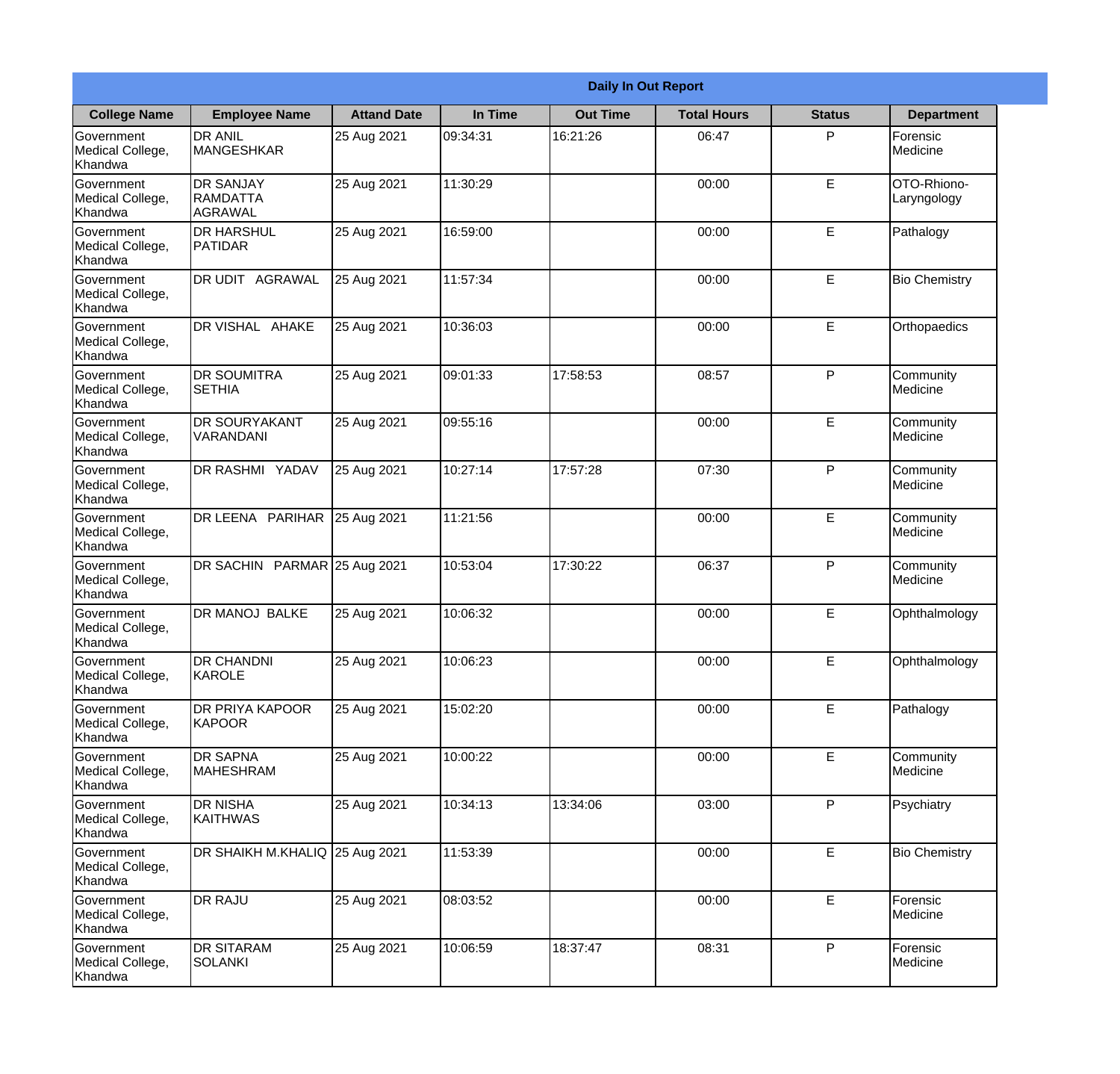| <b>Designation</b>                  | <b>Category</b> |
|-------------------------------------|-----------------|
| Assistant Professor   Para Clinical |                 |
| Professor                           | Clinical        |
| Assistant Professor   Para Clinical |                 |
| Associate Professor Non Clinical    |                 |
| Assistant Professor   Clinical      |                 |
| Assistant Professor   Para Clinical |                 |
| Demonstrator/Tutor   Para Clinical  |                 |
| Assistant Professor   Para Clinical |                 |
| Assistant Professor   Para Clinical |                 |
| <b>Assistant Professor</b>          | Para Clinical   |
| Assistant Professor                 | <b>Clinical</b> |
| Assistant Professor   Clinical      |                 |
| Demonstrator/Tutor   Para Clinical  |                 |
| Associate Professor Para Clinical   |                 |
| Assistant Professor   Clinical      |                 |
| Professor                           | Non Clinical    |
| Demonstrator/Tutor   Para Clinical  |                 |
| Demonstrator/Tutor   Para Clinical  |                 |

## **Daily In Out Report**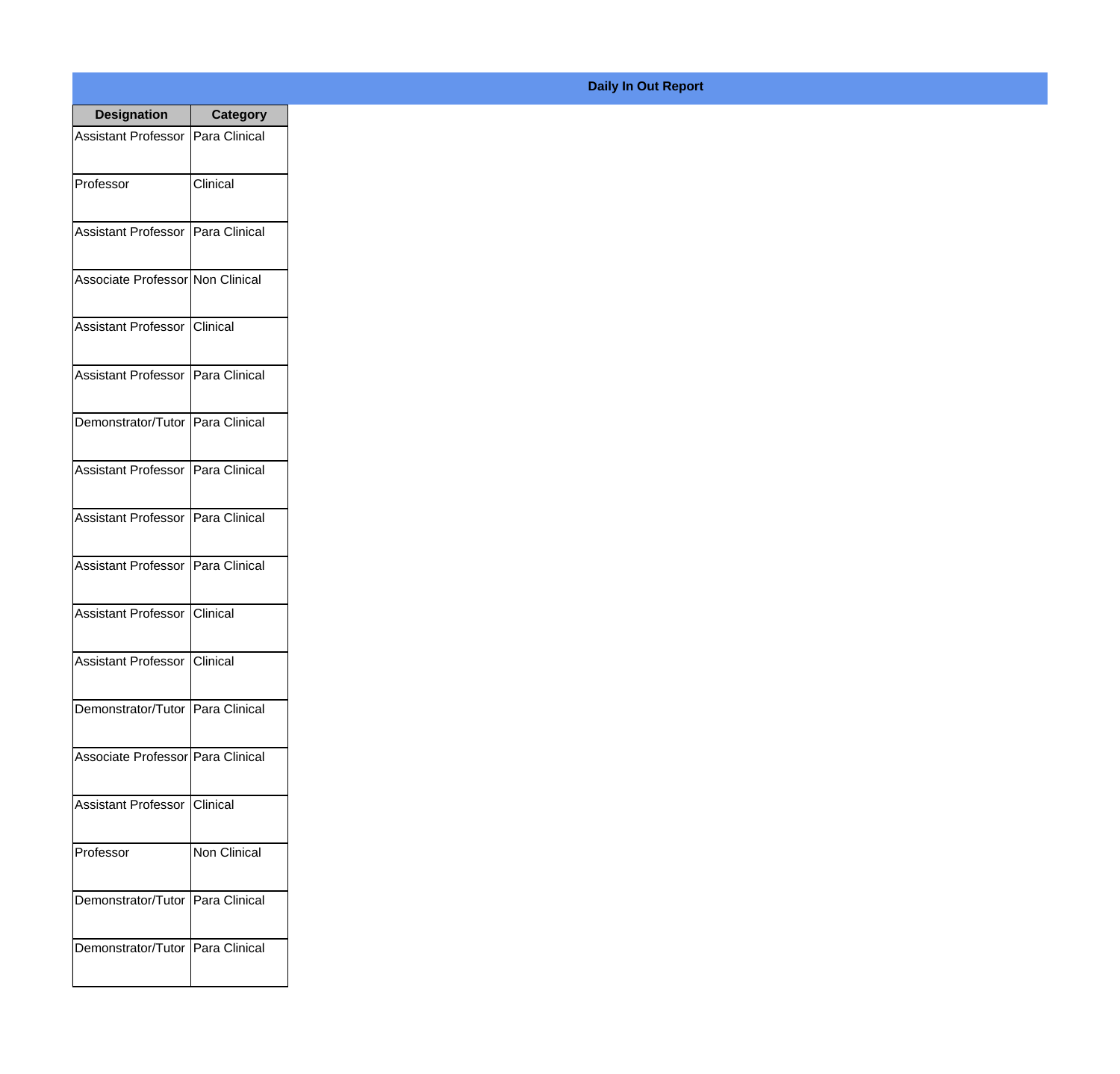|                                                   |                                                       |             |          |          | <b>Daily In Out Report</b> |   |                             |
|---------------------------------------------------|-------------------------------------------------------|-------------|----------|----------|----------------------------|---|-----------------------------|
| <b>Government</b><br>Medical College,<br>Khandwa  | <b>DR RANJEET</b><br><b>BADOLE</b>                    | 25 Aug 2021 | 10:34:23 |          | 00:00                      | E | <b>General Medicine</b>     |
| <b>Government</b><br>Medical College,<br>Khandwa  | <b>DR NITESHKUMAR</b><br><b>KISHORILAL</b><br>RATHORE | 25 Aug 2021 | 17:40:54 |          | 00:00                      | E | Pharmacology                |
| <b>Government</b><br>Medical College,<br>Khandwa  | <b>DR PRIYESH</b><br><b>MARSKOLE</b>                  | 25 Aug 2021 | 12:04:51 | 17:58:17 | 05:54                      | P | Community<br>Medicine       |
| Government<br>Medical College,<br>Khandwa         | DR NISHA MANDLOI<br><b>PANWAR</b>                     | 25 Aug 2021 | 09:44:41 | 17:20:22 | 07:36                      | P | Obstetrics &<br>Gynaecology |
| <b>Government</b><br>Medical College,<br>Khandwa  | <b>DR SATISH</b><br><b>CHANDEL</b>                    | 25 Aug 2021 | 11:44:32 |          | 00:00                      | E | Pharmacology                |
| Government<br>Medical College,<br>Khandwa         | <b>DR JITENDRA</b><br><b>AHIRWAR</b>                  | 25 Aug 2021 | 11:01:25 |          | 00:00                      | E | Pathalogy                   |
| <b>IGovernment</b><br>Medical College,<br>Khandwa | <b>DR MUKTESHWARI</b><br><b>GUPTA</b>                 | 25 Aug 2021 | 11:25:47 | 18:33:24 | 07:08                      | P | Pharmacology                |
| Government<br>Medical College,<br>Khandwa         | <b>DR PURTI AGARWAL</b><br><b>SAINI</b>               | 25 Aug 2021 | 10:53:22 |          | 00:00                      | E | Pathalogy                   |
| Government<br>Medical College,<br>Khandwa         | DR YASHPAL RAY                                        | 25 Aug 2021 | 11:15:38 |          | 00:00                      | E | Anatomy                     |